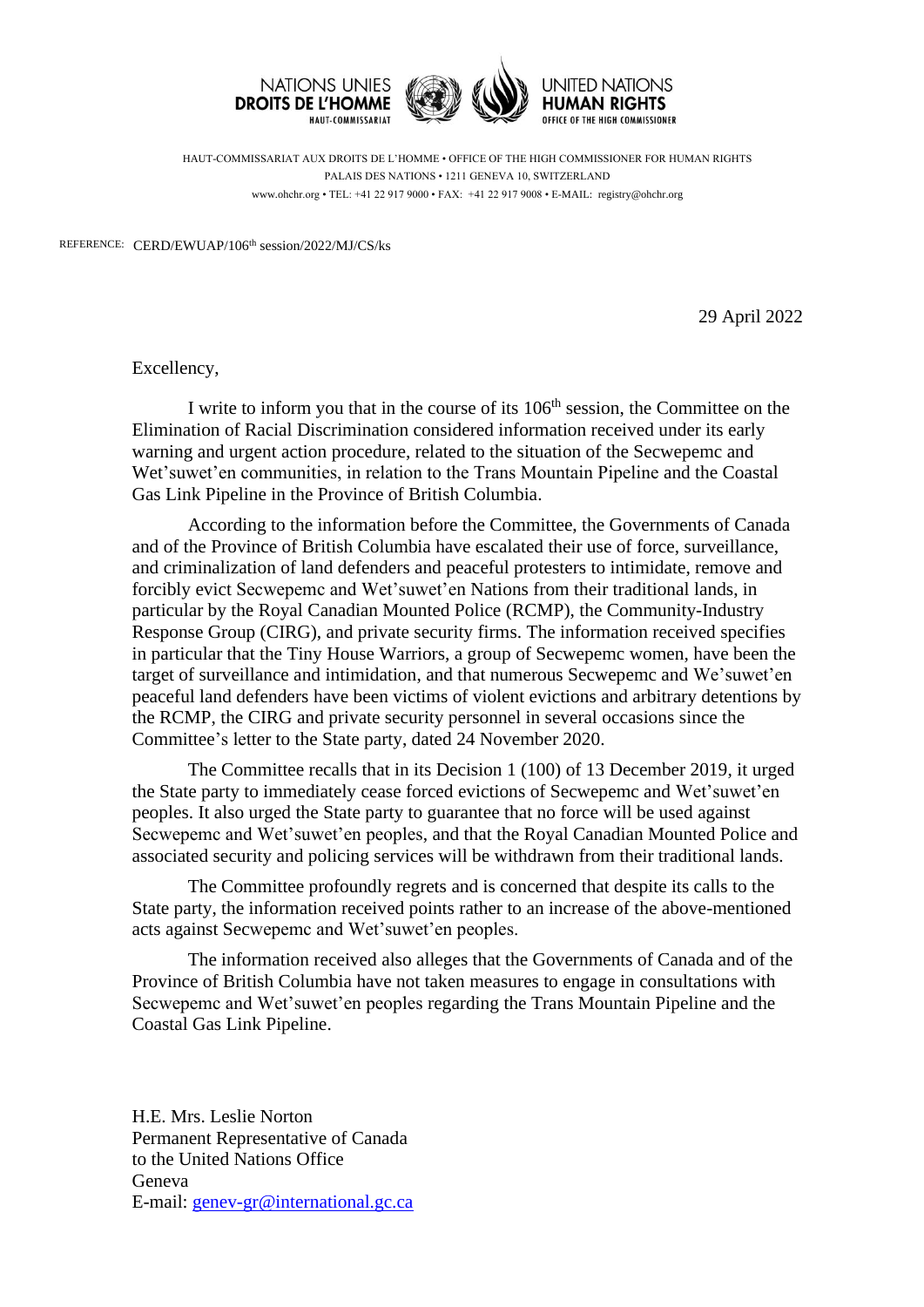

The Committee regrets that the State party has not yet submitted its  $21<sup>st</sup>$  to  $23<sup>rd</sup>$ combined periodic report, due on 15 November 2021, in which it should have also provided information on the measures taken to address the concerns raised in the Committee's decision of 13 December 2019 and in its letter of 24 November 2020, including on the efforts undertaken to engage in negotiations and consultations with the Secwepemc and We'suwet'en communities affected by the projects mentioned above.

The Committee is concerned that the situation described above could deteriorate in detriment of the rights of Secwepemc and Wet'suwet'en peoples, in particular the rights to their lands and territories, the right to be consulted and the right to security of the person.

In accordance with Article 9 (1) of the Convention and article 65 of its Rules of Procedure, the Committee requests the State party to provide a response to the communications indicated above, by 15 July 2022. In particular, the Committee requests the State Party to provide information on the measures taken to:

(a) Cease the construction of the Trans Mountain Pipeline and the Coastal Gas Link pipeline, until free, prior and informed consent is obtained from, respectively, the Secwepemc people and the Wet'suwet'en people, following the full and adequate discharge of the duty to consult;

(b) Engage in negotiations and consultations with the Secwepemc and We'suwet'en communities affected by the Trans Mountain Pipeline and Coastal Gas Link Pipeline and to report on the results of those negotiations and consultations;

(c) Prevent and duly investigate the allegations of surveillance measures, practices of arbitrary detention, instances of excessive use of force against protesters, in particular those belonging to the Secwepemc and Wet'suwet'en peoples, by the RCMP, CIRG, and private security firms;

(d) Cease the forced eviction of Secwepemc and Wet'suwet'en peoples;

(e) Guarantee the right of peaceful assembly of indigenous peoples, including the Secwepemc and Wet'suwet'en peoples;

(f) Review, in consultation with indigenous peoples, the legal and institutional framework with a view to ensuring that the right to consultation and to obtain free, prior and informed consent is adequately incorporated in domestic legislation in a manner which is in compliance with international human rights obligations and jurisprudence, including the Committee's general recommendation No. 23 on the rights of indigenous peoples.

Finally, the Committee requests the State party to submit the overdue  $21<sup>st</sup>$  to  $23<sup>rd</sup>$ combined periodic report as a matter of urgency.